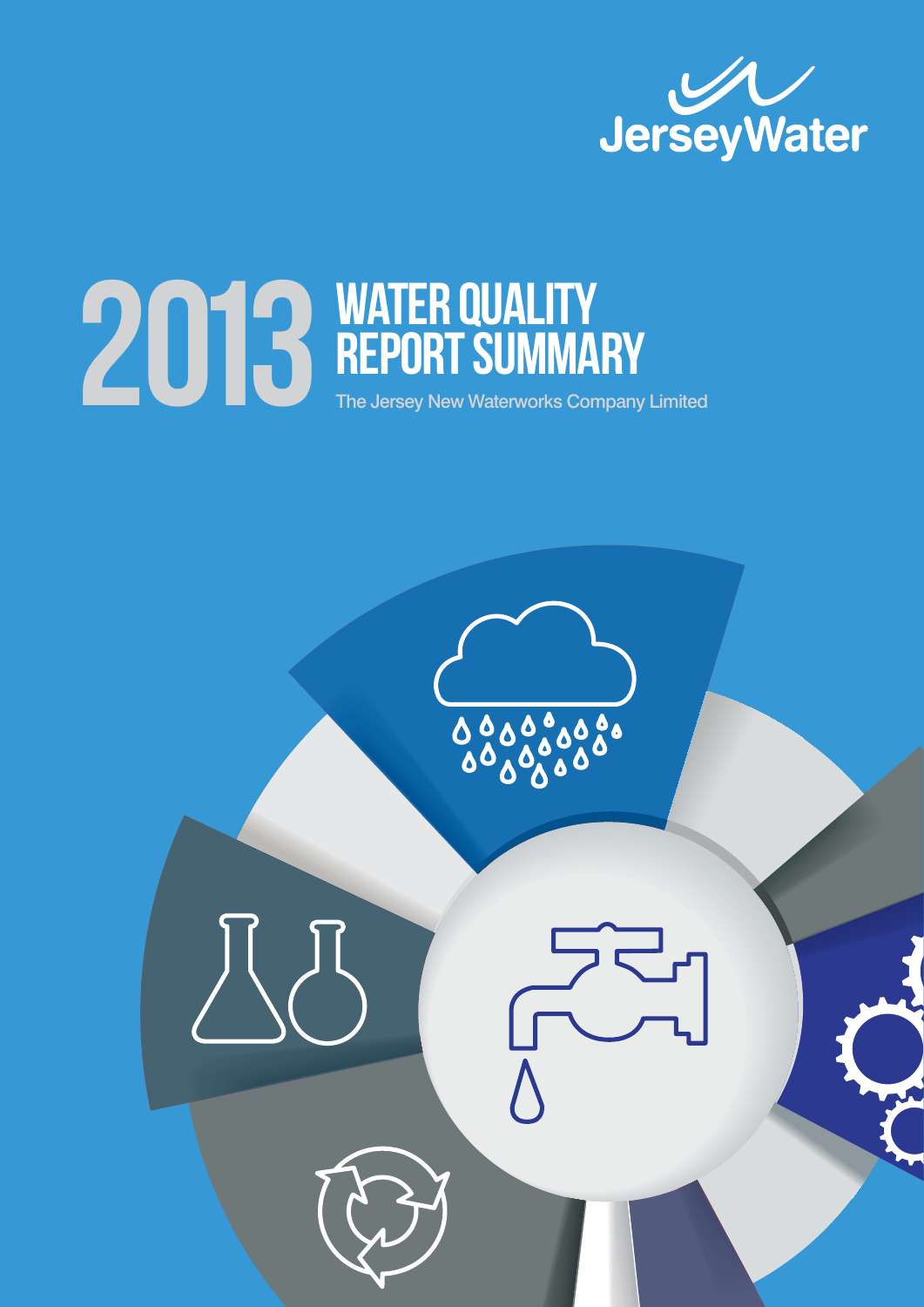**As part of its aim to provide its customers with high quality treated water in an efficient and sustainable way, Jersey Water undertakes an extensive and ongoing monitoring programme to test the quality of the 19.3 million litres of drinking water it supplies to its customers every day.**

During 2013 Jersey Water supplied 7,047 million litres of drinking water to its customers and we are pleased to report that 99.84% of the regulatory analyses of water carried out during the year complied with the maximum allowable concentrations set out in the Water (Jersey) Law 1972. This compliance level compares well with the average figures for the England & Wales water industry.

Jersey Water and our consultants carried out 13,987 analyses of the treated water supplied for compliance purposes and in addition to this, a comprehensive monitoring programme is in place for sampling and analysing the quality of water resources and water stored in our reservoir storage system. This programme, together with on-line monitoring systems, allows our operating staff to select the most suitable water to be taken for treatment and distribution to our customers.

We are pleased to report that 99.84% of the regulatory analyses of water carried out during the year complied with the maximum allowable concentrations set out in the Water (Jersey) Law 1972.

#### Treatment Works and Service Reservoir Performance

Percentage Compliance



Download the full report from **www.jerseywater.je/waterquality**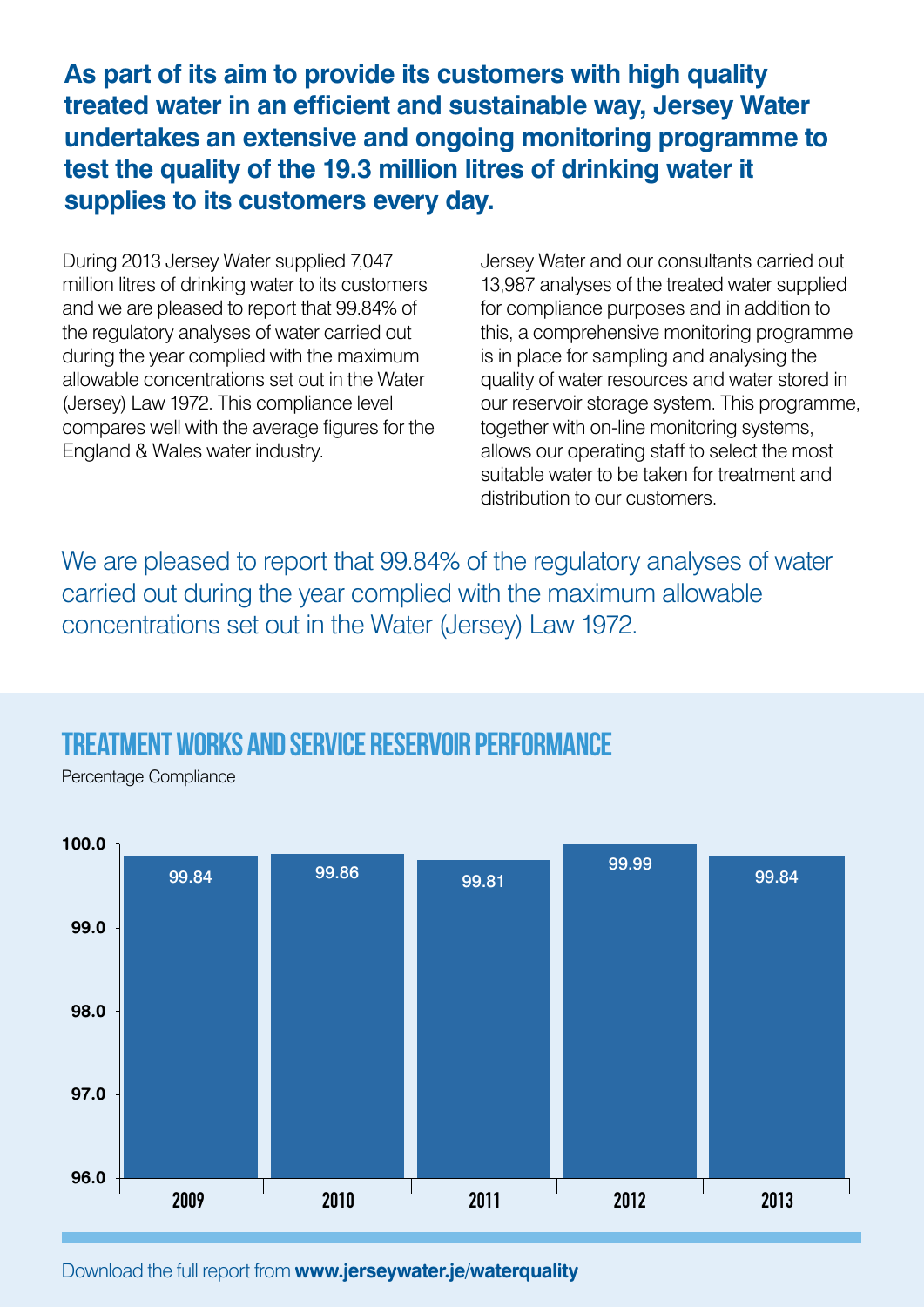### Working with our Customers

Jersey Water received 40 queries from customers relating to water quality. The following table shows a break-down of these queries, from which it can be seen that the majority of these complaints were due to discolouration of the water resulting from old corroded steel and unlined cast iron pipes, some of which were privately owned pipe work which is not the responsibility of Jersey Water.

Bacteriological and chemical samples were taken at the premises where the consumer had suspected the water supply to be causing illness. Examinations showed the supply to be satisfactory.

The Planning & Environment department are responsible for the administration of the Water (Jersey) Law 1972 and their officers make quarterly visits to our laboratory to examine analytical results of samples derived from water quality complaints from our customers.

## WATER OUAL ITY COMPLAINTS

| <b>TYPE OF QUERY</b> | N <sub>0</sub> | <b>BACTERIOLOGICAL</b><br><b>COMPLIANCE %</b> |  |
|----------------------|----------------|-----------------------------------------------|--|
| Discoloured water    | 36             | 100                                           |  |
| Taste/Odour          | 2              | 100                                           |  |
| <b>Illness</b>       | 2              | 100                                           |  |
| Total                | 40             | 98                                            |  |

## WATER QUALITY IN THE DISTRIBUTION SYSTEM

| <b>SUBSTANCES AND PARAMETERS</b> | <b>SPECIFIC CONCENTRATION OR VALUE</b><br><b>(MAXIMUM) OR STATE</b> | <b>MIN</b> | <b>MEAN</b>        | <b>MAX</b> | <b>NO. OF SAMPLES</b> | % COMPLIANCE |
|----------------------------------|---------------------------------------------------------------------|------------|--------------------|------------|-----------------------|--------------|
| E.coli                           | 0 per 100ml                                                         | $\Omega$   | $\Omega$           | $\Omega$   | 540                   | 100          |
| Coliform bacteria                | 0 per 100ml                                                         | $\Omega$   | $\Omega$           | $\Omega$   | 540                   | 100          |
| Residual disinfectant            | No value (mg Cl./l)                                                 | < 0.02     | 0.13               | 0.62       | 540                   |              |
| Aluminium                        | $200 \mu g$ Al/I                                                    | $<$ 20     | $<$ 20             | 69         | 76                    | 100          |
| Ammonium                         | 0.50 mg NH <sub>1</sub> /I                                          | < 0.01     | < 0.04             | 0.14       | 76                    | 100          |
| Colony counts                    | No abnormal change                                                  |            | No abnormal change |            | 540                   | 100          |
| Colour                           | 20 mg/l Pt/Co                                                       | 5          | 5                  | 5          | 540                   | 100          |
| Conductivity                     | 2500 µS/cm at 20°C                                                  | 463        | 533                | 576        | 76                    | 100          |
| Hydrogen ion                     | 10.0 pH value 6.5 (min)                                             | 7.03       | 7.49               | 7.87       | 76                    | 100          |
| Iron                             | 200 µg Fe/l                                                         | $\leq 4$   | $\overline{7}$     | 69         | 78                    | 100          |
| Manganese                        | $50 \mu g$ Mn/l                                                     | $<$ 20     | $<$ 20             | 31.4       | 76                    | 100          |
| Nitrate                          | 50 mg NO <sub>2</sub> /I                                            | 22.4       | 41.3               | 58.2       | 76                    | 71           |
| Nitrite                          | $0.5$ mg NO $\sqrt{1}$                                              | < 0.003    | 0.024              | 0.090      | 76                    | 100          |
| Odour                            | 3 at 25°C Dilution number                                           | 1          | 1                  | 1          | 76                    | 100          |
| Taste                            | 3 at 25°C Dilution number                                           | 1          | 1                  | 1          | 76                    | 100          |
| Turbidity                        | 4 NTU                                                               | 0.07       | 0.14               | 0.44       | 76                    | 100          |
| Cyanide                          | $50 \mu$ g CN/I                                                     | < 1.0      | < 1.0              | 3.0        | 76                    | 100          |

Check Monitoring: Supply Zone